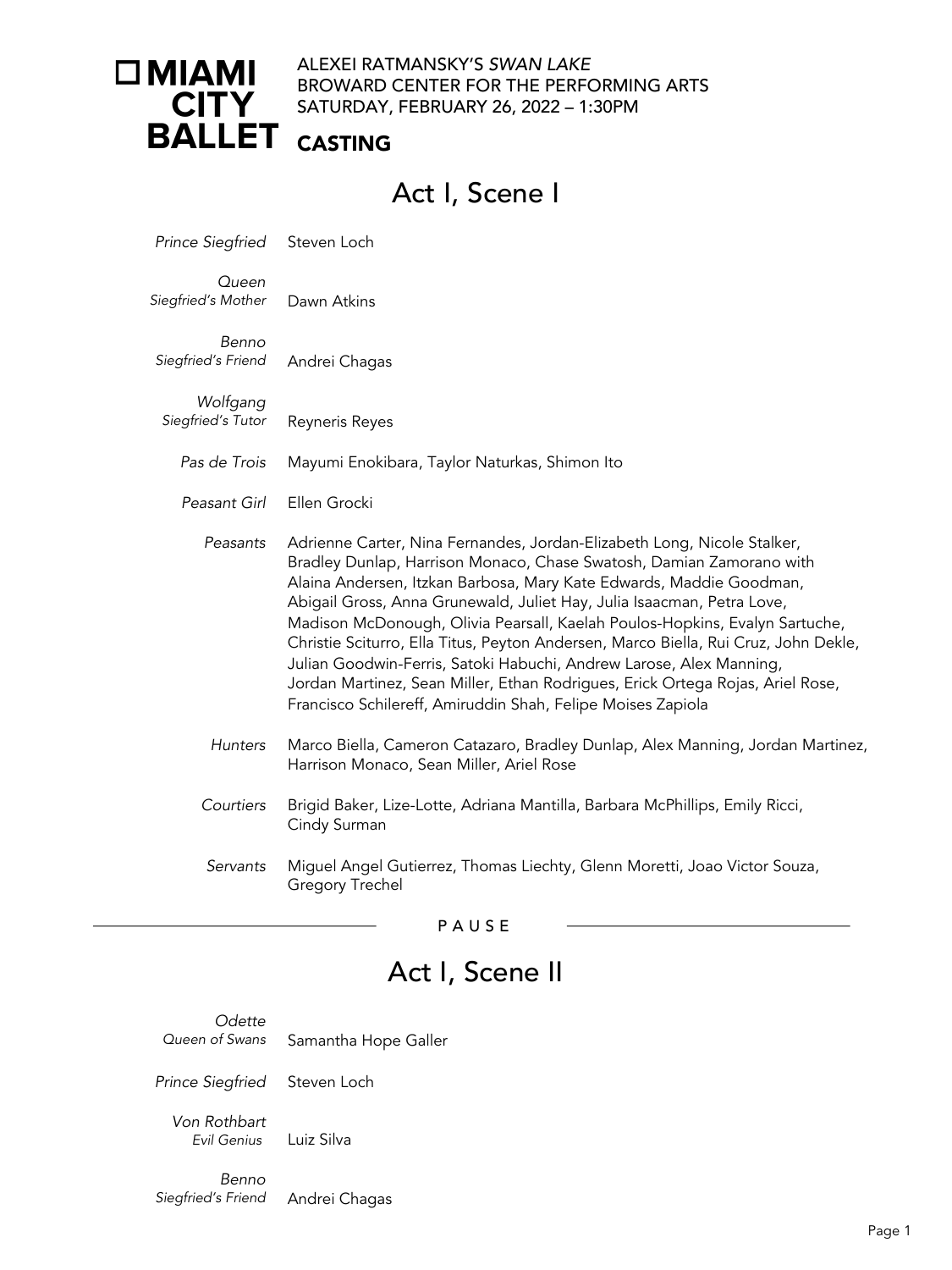#### ALEXEI RATMANSKY'S *SWAN LAKE*  $\Box$ MIAMI BROWARD CENTER FOR THE PERFORMING ARTS **CITY** SATURDAY, SATURDAY, FEBRUARY 26, 2022 – 1:30PM

| Little Swans   | Nina Fernandes, Anna Grunewald, Suzette Loque, Taylor Naturkas                                                                                                                                                                                          |
|----------------|---------------------------------------------------------------------------------------------------------------------------------------------------------------------------------------------------------------------------------------------------------|
| Big Swans      | Adrienne Carter, Hannah Fischer, Jordan-Elizabeth Long, Nicole Stalker                                                                                                                                                                                  |
| Swans          | Alaina Andersen, Itzkan Barbosa, Mary Kate Edwards, Abigail Gross, Juliet Hay,<br>Julia Isaacman, Petra Love, Lily Maulsby, Madison McDonough, Olivia Pearsall,<br>Kaelah Poulos-Hopkins, Christie Sciturro, Evalyn Sartuche, Giselle Tiret, Ella Titus |
| Cygnets        | Harper Clubb, Mia Chang, Amaya Drake, Eva Sophia Herrera Rodriguez, Gia Montiel,<br>Anahi Orzuza, Jasmin Rossi, Mia Zaffaroni                                                                                                                           |
| <b>Hunters</b> | Marco Biella, Cameron Catazaro, Bradley Dunlap, Alex Manning, Jordan Martinez,<br>Harrison Monaco, Sean Miller, Ariel Rose, Francisco Schilereff                                                                                                        |
|                | INTERMISSION                                                                                                                                                                                                                                            |

# Act II

| Odile                       |                                                                                                                                                                                                                                           |
|-----------------------------|-------------------------------------------------------------------------------------------------------------------------------------------------------------------------------------------------------------------------------------------|
| Rothbart's Daughter         | Samantha Hope Galler                                                                                                                                                                                                                      |
| Prince Siegfried            | Steven Loch                                                                                                                                                                                                                               |
| Von Rothbart<br>Evil Genius | Luiz Silva                                                                                                                                                                                                                                |
| Queen<br>Siegfried's Mother | Dawn Atkins                                                                                                                                                                                                                               |
| <b>Master of Ceremonies</b> | Gabriel Arango                                                                                                                                                                                                                            |
| Fiancées                    | Alaina Andersen, Mary Kate Edwards, Maddie Goodman, Petra Love,<br>Madison McDonough, Christie Sciturro                                                                                                                                   |
| Spanish                     | Nina Fernandes, Nicole Stalker, Francisco Schilereff, Damian Zamorano                                                                                                                                                                     |
| Neapolitan                  | Abigail Gross, Anna Grunewald, Kaelah Poulos-Hopkins, Akari Shimizu, Rui Cruz,<br>Satoki Habuchi, Andrew Larose, Amirrudin Shah                                                                                                           |
| Hungarian                   | Tricia Albertson and Chase Swatosh with<br>Itzkan Barbosa, Juliet Hay, Julia Isaacman, Suzette Logue, Taylor Naturkas,<br>Ella Titus, Marco Biella, Julian Goodwin-Ferris, Alex Manning, Jordan Martinez,<br>Sean Miller, Ethan Rodrigues |
| Polish                      | Adrienne Carter, Mayumi Enokibara, Ellen Grocki, Ashley Knox, Andrei Chagas,<br>Bradley Dunlap, Harrison Monaco, Ariel Rose                                                                                                               |
| Guests                      | Brigid Baker, Lize-Lotte, Adriana Mantilla, Barbara McPhillips, Emily Ricca,<br>Cindy Surman, Lipe Arena, Luca Colasuonno, Tony Davis, Emerick Ligonde,<br>Dennis Lue, Franco Pejovac                                                     |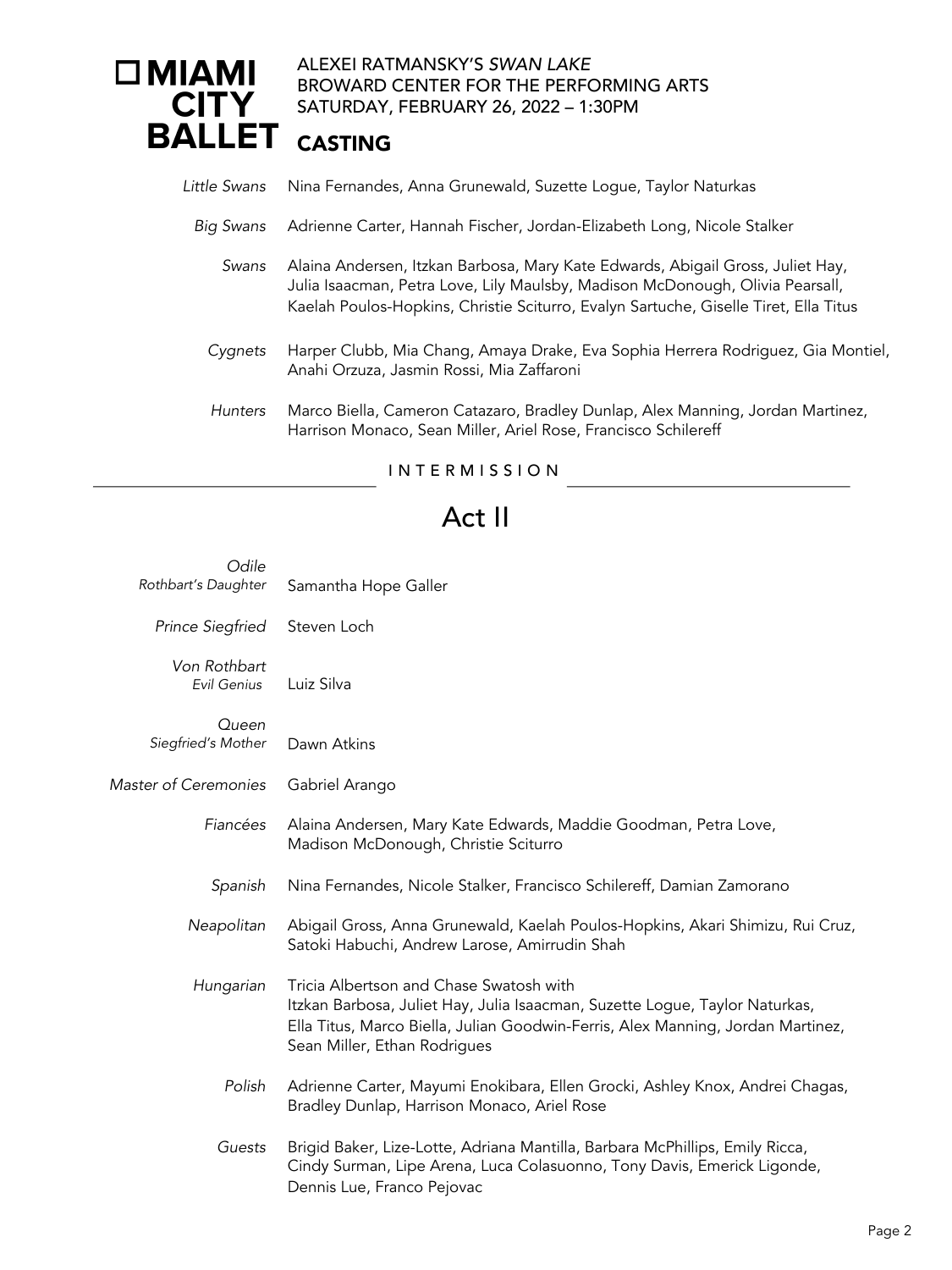### ALEXEI RATMANSKY'S *SWAN LAKE* BROWARD CENTER FOR THE PERFORMING ARTS SATURDAY, FEBRUARY 26, 2022 – 1:30PM

### CASTING

 $-$  INTERMISSION  $-$ 

# Act III

| Odette         |                      |
|----------------|----------------------|
| Queen of Swans | Samantha Hope Galler |

*Prince Siegfried* Steven Loch

*Von Rothbart Evil Genius* Luiz Silva

- *Two Swans* Ellen Grocki, Nicole Stalker
	- *Swans* Adrienne Carter, Nina Fernandes, Hannah Fischer, Jordan-Elizabeth Long with Alaina Andersen, Itzkan Barbosa, Mary Kate Edwards, Mayumi Enokibara, Maddie Goodman, Abigail Gross, Anna Grunewald, Juliet Hay, Julia Isaacman, Suzette Logue, Petra Love, Madison McDonough, Taylor Naturkas, Leslie Parada, Kaelah Poulos-Hopkins, Evalyn Sartuche, Christie Sciturro, Ella Titus

Major funding for Miami City Ballet is provided by the John S. and James L. Knight Foundation and the Ford Foundation. Sponsored in part by the State of Florida, Department of State, Division of Arts and Culture, and the Florida Council on Arts and Culture. Performances of *Swan Lake* are supported by the National Endowment for the Arts and Funding Arts Broward.





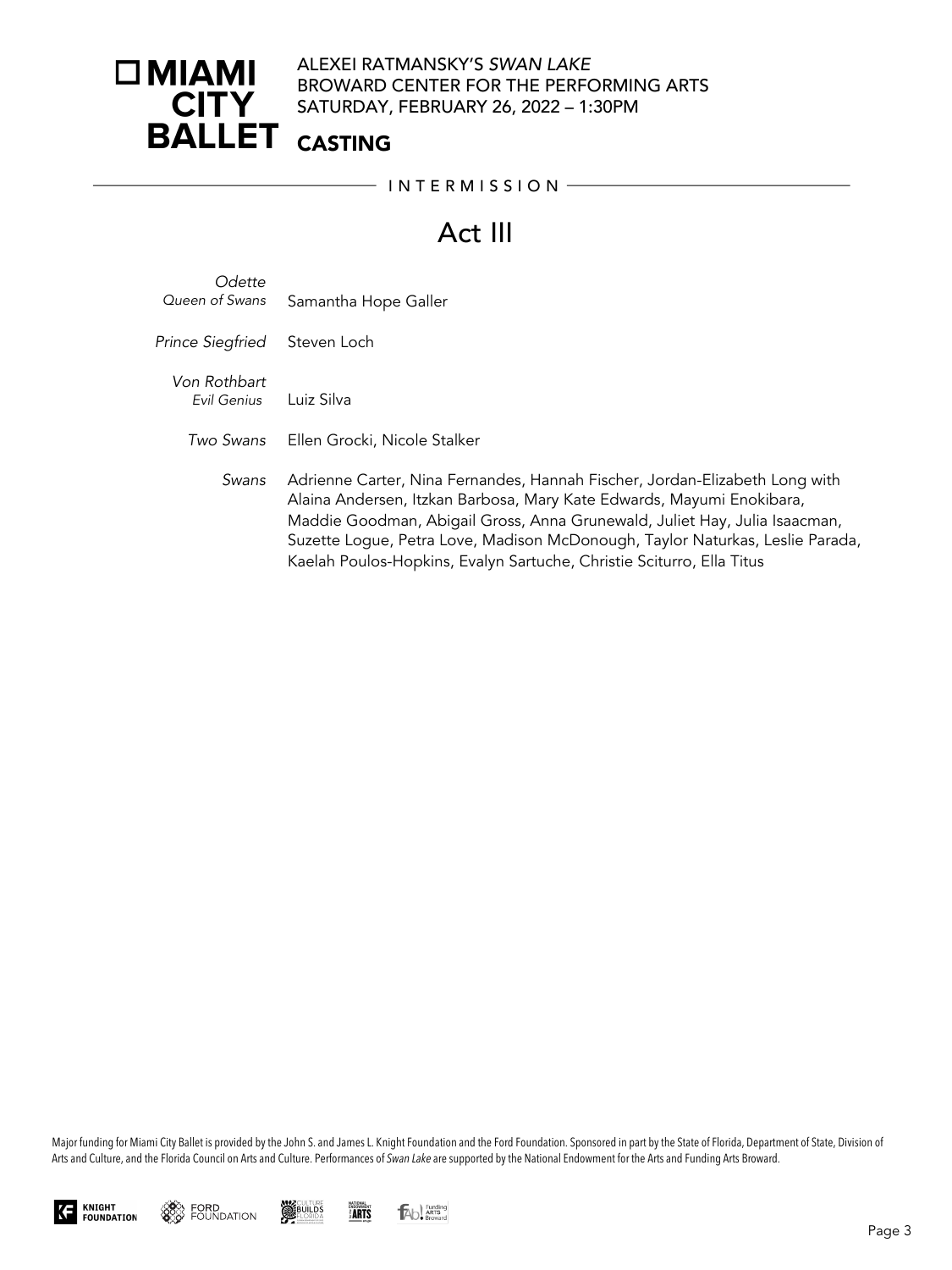# $\Box$ MIAMI **CITY BALLET**

### ALEXEI RATMANSKY'S *SWAN LAKE* BROWARD CENTER FOR THE PERFORMING ARTS SATURDAY, FEBRUARY 26, 2022 – 7:30PM

### CASTING

# Act I, Scene I

| <b>Prince Siegfried</b>       | Rainer Krenstetter                                                                                                                                                                                                                                                                                                                                                                                                                                                                                                                                                                                                                                                                                                   |
|-------------------------------|----------------------------------------------------------------------------------------------------------------------------------------------------------------------------------------------------------------------------------------------------------------------------------------------------------------------------------------------------------------------------------------------------------------------------------------------------------------------------------------------------------------------------------------------------------------------------------------------------------------------------------------------------------------------------------------------------------------------|
| Queen<br>Siegfried's Mother   | Dawn Atkins                                                                                                                                                                                                                                                                                                                                                                                                                                                                                                                                                                                                                                                                                                          |
| Benno<br>Siegfried's Friend   | Damian Zamorano                                                                                                                                                                                                                                                                                                                                                                                                                                                                                                                                                                                                                                                                                                      |
| Wolfgang<br>Siegfried's Tutor | Reyneris Reyes                                                                                                                                                                                                                                                                                                                                                                                                                                                                                                                                                                                                                                                                                                       |
| Pas de Trois                  | Nina Fernandes, Nicole Stalker, Alexander Peters                                                                                                                                                                                                                                                                                                                                                                                                                                                                                                                                                                                                                                                                     |
| Peasant Girl                  | Ellen Grocki                                                                                                                                                                                                                                                                                                                                                                                                                                                                                                                                                                                                                                                                                                         |
| Peasants                      | Adrienne Carter, Mayumi Enokibara, Ashley Knox, Jordan-Elizabeth Long,<br>Bradley Dunlap, Shimon Ito, Harrison Monaco, Chase Swatosh with<br>Alaina Andersen, Itzkan Barbosa, Mary Kate Edwards, Maddie Goodman,<br>Abigail Gross, Anna Grunewald, Juliet Hay, Julia Isaacman, Ashley Knox, Petra Love,<br>Madison McDonough, Taylor Naturkas, Kaelah Poulos-Hopkins, Evalyn Sartuche,<br>Christie Sciturro, Ella Titus, Marco Biella, Andrei Chagas, Rui Cruz,<br>Julian Goodwin-Ferris, Satoki Habuchi, Andrew Larose, Alex Manning,<br>Jordan Martinez, Sean Miller, Ethan Rodrigues, Erick Ortega Rojas, Ethan Rodrigues,<br>Ariel Rose, Francisco Schilereff, Amiruddin Shah, Luiz Silva, Felipe Moises Zapiola |
| <b>Hunters</b>                | Marco Biella, Bradley Dunlap, Julian Goodwin-Ferris, Alex Manning, Jordan Martinez,<br>Harrison Monaco, Ariel Rose, Luiz Silva                                                                                                                                                                                                                                                                                                                                                                                                                                                                                                                                                                                       |
| Courtiers                     | Brigid Baker, Lize-Lotte, Adriana Mantilla, Barbara McPhillips, Emily Ricci,<br>Cindy Surman                                                                                                                                                                                                                                                                                                                                                                                                                                                                                                                                                                                                                         |
| Servants                      | Miguel Angel Gutierrez, Thomas Liechty, Glenn Moretti, Joao Victor Souza,<br>Gregory Trechel                                                                                                                                                                                                                                                                                                                                                                                                                                                                                                                                                                                                                         |

PAUSE

# Act I, Scene II

**Odette**<br>Queen of Swans *Queen of Swans* Jennifer Lauren *Prince Siegfried* Rainer Krenstetter

*Von Rothbart Evil Genius* Cameron Catazaro

*Benno*<br>*Siegfried's Friend* **Damian Zamorano**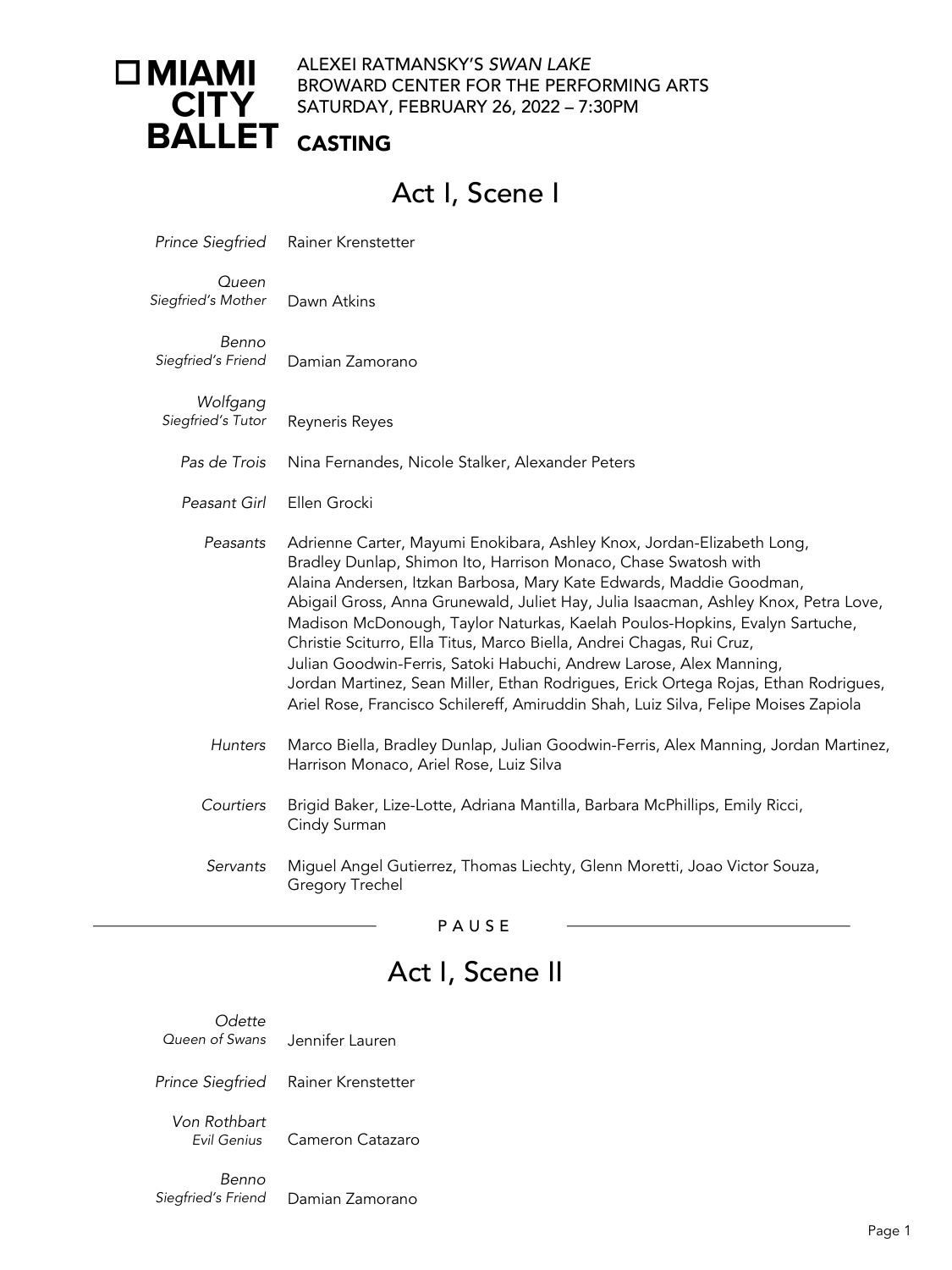#### ALEXEI RATMANSKY'S *SWAN LAKE*  $\Box$ MIAMI BROWARD CENTER FOR THE PERFORMING ARTS **CITY** SATURDAY, FEBRUARY 26, 2022 – 7:30PM

#### **BALLET** CASTING

- *Little Swans* Mayumi Enokibara, Nina Fernandes, Ellen Grocki, Ashley Knox
	- *Big Swans* Adrienne Carter, Hannah Fischer, Jordan-Elizabeth Long, Nicole Stalker
		- *Swans* Alaina Andersen, Itzkan Barbosa, Mary Kate Edwards, Maddie Goodman, Abigail Gross, Anna Grunewald, Juliet Hay, Julia Isaacman, Suzette Logue, Petra Love, Madison McDonough, Taylor Naturkas, Kaelah Poulos-Hopkins, Christie Sciturro, Giselle Tiret, Ella Titus
		- *Cygnets* Harper Clubb, Mia Chang, Amaya Drake, Eva Sophia Herrera Rodriguez, Gia Montiel, Anahi Orzuza, Jasmin Rossi, Mia Zaffaroni
		- *Hunters* Marco Biella, Bradley Dunlap, Julian Goodwin-Ferris, Alex Manning, Jordan Martinez, Harrison Monaco, Ariel Rose, Francisco Schilereff, Luiz Silva

#### $-$  INTERMISSION  $-$

## Act II

| Odile<br>Rothbart's Daughter | Jennifer Lauren                                                                                                                                                                                                                                    |
|------------------------------|----------------------------------------------------------------------------------------------------------------------------------------------------------------------------------------------------------------------------------------------------|
| <b>Prince Siegfried</b>      | Rainer Krenstetter                                                                                                                                                                                                                                 |
| Von Rothbart<br>Evil Genius  | Cameron Catazaro                                                                                                                                                                                                                                   |
| Queen<br>Siegfried's Mother  | Dawn Atkins                                                                                                                                                                                                                                        |
| Master of Ceremonies         | Gabriel Arango                                                                                                                                                                                                                                     |
| Fiancées                     | Alaina Andersen, Mary Kate Edwards, Maddie Goodman, Petra Love,<br>Madison McDonough, Christie Sciturro                                                                                                                                            |
| Spanish                      | Hannah Fischer, Jordan-Elizabeth Long, Steven Loch, Chase Swatosh                                                                                                                                                                                  |
| Neapolitan                   | Anna Grunewald, Juliet Hay, Kaelah Poulos-Hopkins, Akari Shimizu, Rui Cruz,<br>Satoki Habuchi, Andrew Larose, Alex Manning                                                                                                                         |
| Hungarian                    | Tricia Albertson and Renan Cerdeiro with<br>Itzkan Barbosa, Nina Fernandes, Ellen Grocki, Suzette Logue, Taylor Naturkas,<br>Ella Titus, Julian Goodwin-Ferris, Jordan Martinez, Sean Miller, Harrison Monaco,<br>Francisco Schilereff, Luiz Silva |
| Polish                       | Adrienne Carter, Mayumi Enokibara, Ashley Knox, Nicole Stalker,<br>Andrei Chagas, Bradley Dunlap, Ariel Rose, Damian Zamorano                                                                                                                      |
| Guests                       | Brigid Baker, Lize-Lotte, Adriana Mantilla, Barbara McPhillips, Emily Ricca,<br>Cindy Surman, Lipe Arena, Luca Colasuonno, Tony Davis, Emerick Ligonde,<br>Dennis Lue, Franco Pejovac                                                              |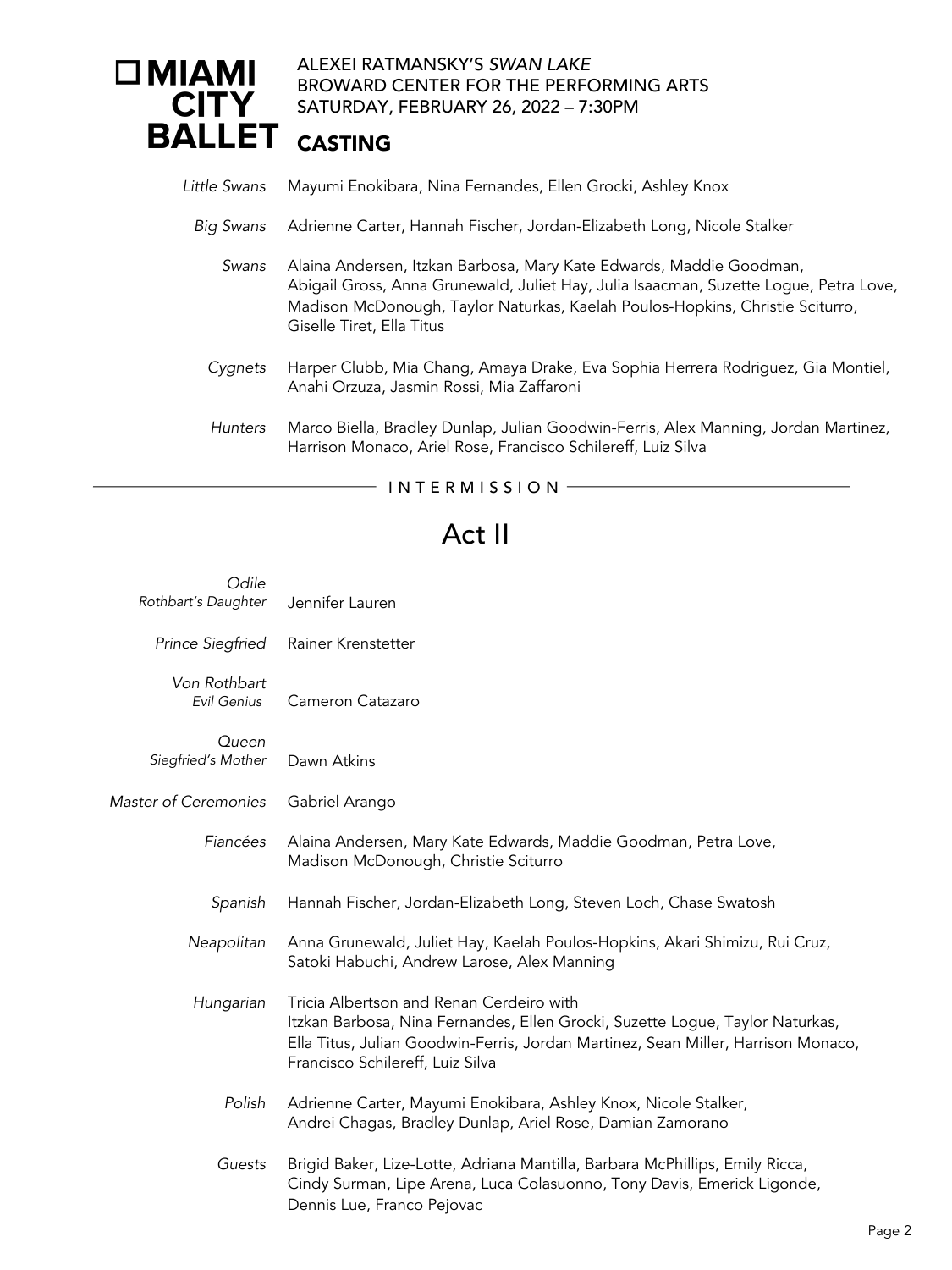### ALEXEI RATMANSKY'S *SWAN LAKE* BROWARD CENTER FOR THE PERFORMING ARTS SATURDAY, FEBRUARY 26, 2022 – 7:30PM

### CASTING

 $-$  INTERMISSION  $-$ 

# Act III

- *Odette Queen of Swans* Jennifer Lauren
- *Prince Siegfried* Rainer Krenstetter
	- *Von Rothbart Evil Genius* Cameron Catazaro
		- *Two Swans* Ellen Grocki, Nicole Stalker
			- *Swans* Adrienne Carter, Hannah Fischer, Jordan-Elizabeth Long, Nina Fernandes with Alaina Andersen, Itzkan Barbosa, Mary Kate Edwards, Mayumi Enokibara, Maddie Goodman, Ellen Grocki, Abigail Gross, Anna Grunewald, Juliet Hay, Julia Isaacman, Suzette Logue, Petra Love, Madison McDonough, Taylor Naturkas, Leslie Parada, Kaelah Poulos-Hopkins, Evalyn Sartuche, Christie Sciturro

Major funding for Miami City Ballet is provided by the John S. and James L. Knight Foundation and the Ford Foundation. Sponsored in part by the State of Florida, Department of State, Division of Arts and Culture, and the Florida Council on Arts and Culture. Performances of *Swan Lake* are supported by the National Endowment for the Arts and Funding Arts Broward.







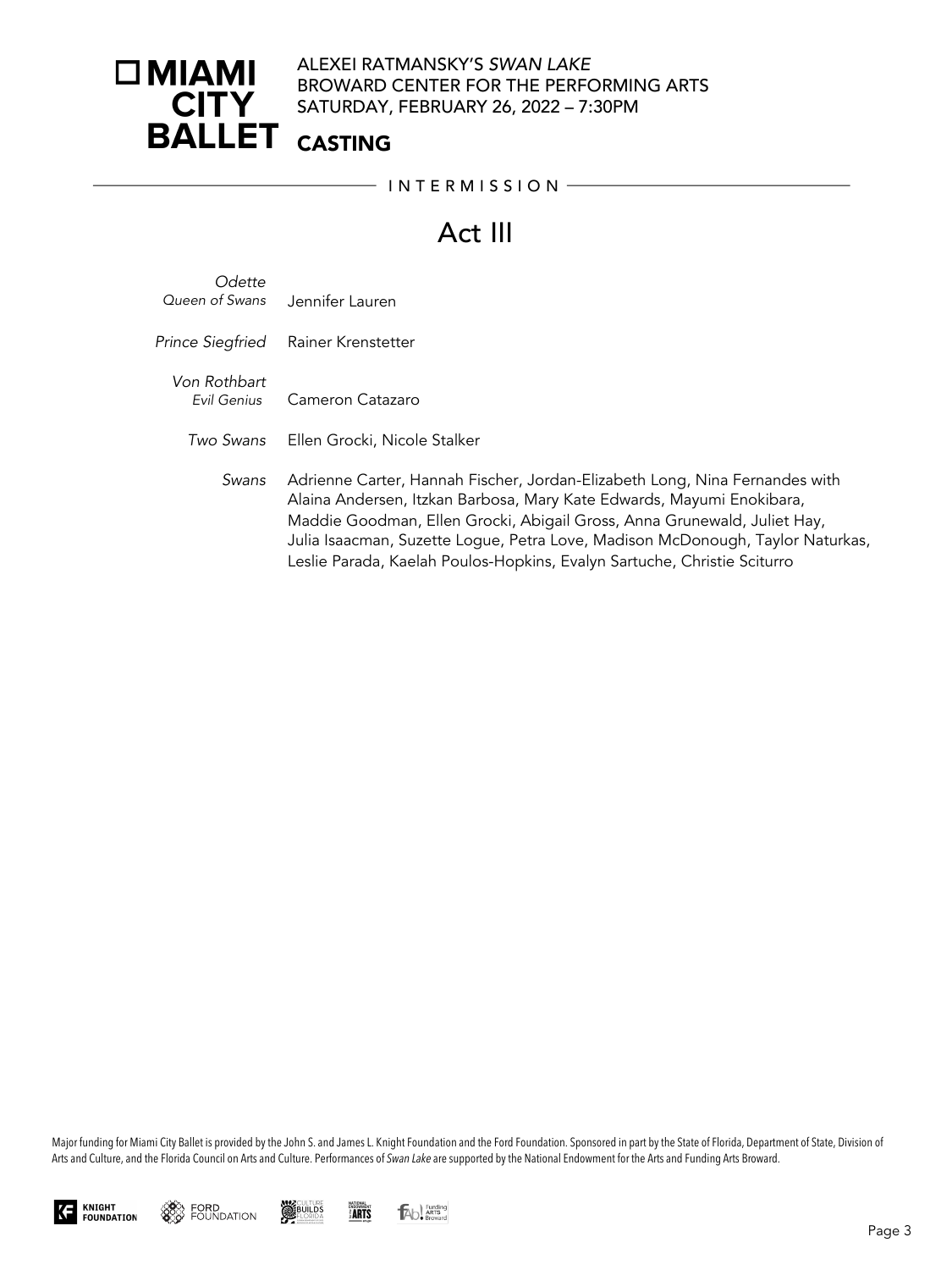# □ MIAMI · **CITY BALLET**

#### ALEXEI RATMANSKY'S *SWAN LAKE* BROWARD CENTER FOR THE PERFORMING ARTS SUNDAY, FEBRUARY 27, 2022 – 2:00PM

### CASTING

# Act I, Scene I

*Prince Siegfried* Steven Loch

*Queen Siegfried's Mother* Hannah Fischer

Benno<br>*Siegfried's Friend Siegfried's Friend* Damian Zamorano

*Wolfgang Siegfried's Tutor* Reyneris Reyes

*Pas de Trois* Nina Fernandes, Ellen Grocki, Damian Zamorano

*Peasant Girl* Juliet Hay

- *Peasants* Mayumi Enokibara, Samantha Hope Galler, Ashley Knox, Suzette Logue, Bradley Dunlap, Shimon Ito, Harrison Monaco, Chase Swatosh with Alaina Andersen, Itzkan Barbosa, Mary Kate Edwards, Maddie Goodman, Abigail Gross, Anna Grunewald, Julia Isaacman, Petra Love, Madison McDonough, Taylor Naturkas, Olivia Pearsall, Kaelah Poulos-Hopkins, Evalyn Sartuche, Christie Sciturro, Ella Titus, Marco Biella, Andrei Chagas, Rui Cruz, Julian Goodwin-Ferris, Satoki Habuchi, Andrew Larose, Alex Manning, Jordan Martinez, Sean Miller, Ethan Rodrigues, Erick Ortega Rojas, Ariel Rose, Francisco Schilereff, Amiruddin Shah, Luiz Silva, Felipe Moises Zapiola
- *Hunters* Marco Biella, Bradley Dunlap, Julian Goodwin-Ferris, Alex Manning, Jordan Martinez, Harrison Monaco, Ariel Rose, Luiz Silva
- *Courtiers* Brigid Baker, Lize-Lotte, Adriana Mantilla, Barbara McPhillips, Emily Ricci, Cindy Surman
- *Servants* Miguel Angel Gutierrez, Thomas Liechty, Glenn Moretti, Joao Victor Souza, Gregory Trechel

PAUSE

# Act I, Scene II

*Odette Queen of Swans* Samantha Hope Galler

*Prince Siegfried* Steven Loch

*Von Rothbart Evil Genius* Cameron Catazaro

Benno<br>Siegfried's Friend **Damian Zamorano**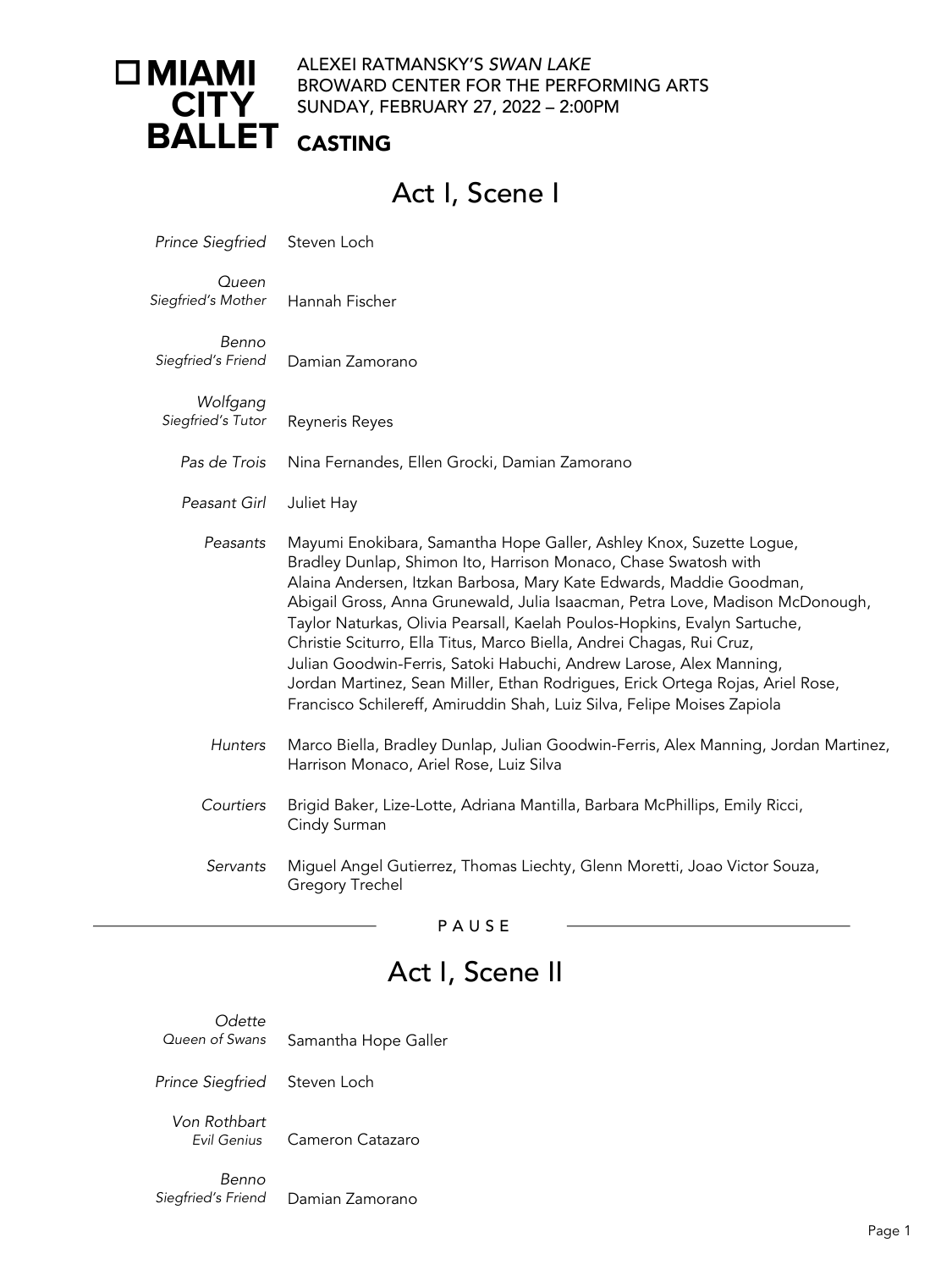#### ALEXEI RATMANSKY'S *SWAN LAKE*  $\square$  MIAMI BROWARD CENTER FOR THE PERFORMING ARTS **CITY** SUNDAY, FEBRUARY 27, 2022 – 2:00PM **BALLET**

### CASTING

|  |  |  | Little Swans Mayumi Enokibara, Nina Fernandes, Ellen Grocki, Ashley Knox |
|--|--|--|--------------------------------------------------------------------------|
|--|--|--|--------------------------------------------------------------------------|

- *Big Swans* Adrienne Carter, Petra Love, Madison McDonough, Christie Sciturro
	- *Swans* Alaina Andersen, Itzkan Barbosa, Scarlett Barone, Mary Kate Edwards, Maddie Goodman, Abigail Gross, Anna Grunewald, Juliet Hay, Julia Isaacman, Maya Jacobson, Suzette Logue, Taylor Naturkas, Kaelah Poulos-Hopkins, Evalyn Sartuche, Giselle Tiret, Ella Titus
	- *Cygnets* Harper Clubb, Mia Chang, Amaya Drake, Eva Sophia Herrera Rodriguez, Gia Montiel, Anahi Orzuza, Jasmin Rossi, Mia Zaffaroni
	- *Hunters* Marco Biella, Bradley Dunlap, Julian Goodwin-Ferris, Alex Manning, Jordan Martinez, Harrison Monaco, Ariel Rose, Francisco Schilereff, Luiz Silva

#### $-$  INTERMISSION  $-$

### Act II

| Odile<br>Rothbart's Daughter | Samantha Hope Galler                                                                                                                                                                                                                   |
|------------------------------|----------------------------------------------------------------------------------------------------------------------------------------------------------------------------------------------------------------------------------------|
|                              |                                                                                                                                                                                                                                        |
| <b>Prince Siegfried</b>      | Steven Loch                                                                                                                                                                                                                            |
| Von Rothbart<br>Evil Genius  | Cameron Catazaro                                                                                                                                                                                                                       |
| Queen<br>Siegfried's Mother  | Hannah Fischer                                                                                                                                                                                                                         |
| <b>Master of Ceremonies</b>  | Gabriel Arango                                                                                                                                                                                                                         |
| Fiancées                     | Alaina Andersen, Mary Kate Edwards, Maddie Goodman, Petra Love,<br>Madison McDonough, Christie Sciturro                                                                                                                                |
| Spanish                      | Adrienne Carter, Nicole Stalker, Francisco Schilereff, Damian Zamorano                                                                                                                                                                 |
| Neapolitan                   | Abigail Gross, Kaelah Poulos-Hopkins, Evalyn Sartuche, Akari Shimizu, Rui Cruz,<br>Satoki Habuchi, Andrew Larose, Amiruddin Shah                                                                                                       |
| Hungarian                    | Tricia Albertson and Alexander Peters with<br>Itzkan Barbosa, Nina Fernandes, Anna Grunewald, Juliet Hay, Suzette Logue,<br>Ella Titus, Marco Biella, Julian Goodwin-Ferris, Alex Manning, Jordan Martinez,<br>Sean Miller, Luiz Silva |
| Polish                       | Mayumi Enokibara, Ellen Grocki, Ashley Knox, Taylor Naturkas, Andrei Chagas,<br>Bradley Dunlap, Harrison Monaco, Ariel Rose                                                                                                            |
| Guests                       | Brigid Baker, Lize-Lotte, Adriana Mantilla, Barbara McPhillips, Emily Ricca,<br>Cindy Surman, Lipe Arena, Luca Colasuonno, Tony Davis, Emerick Ligonde,<br>Dennis Lue, Franco Pejovac                                                  |